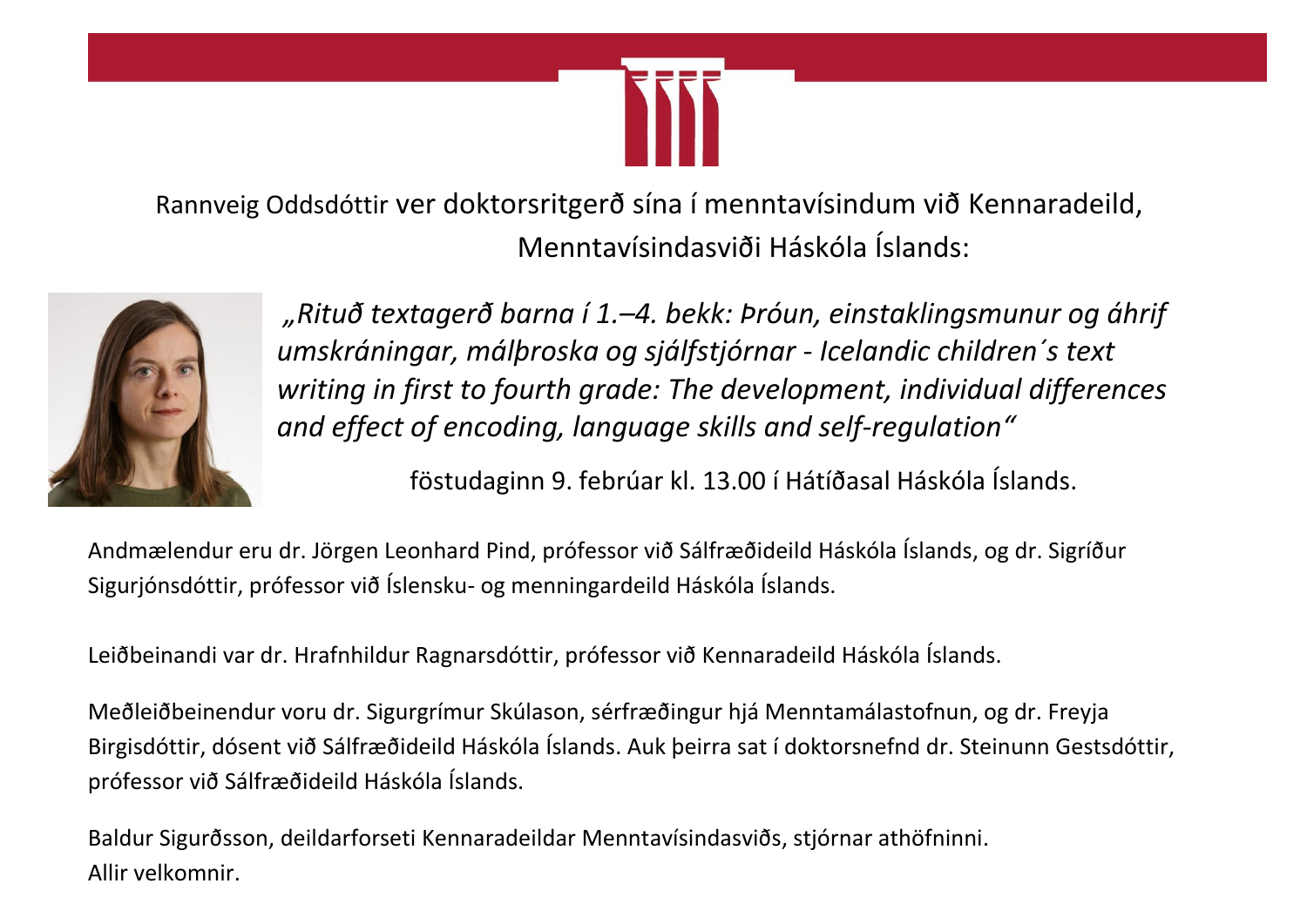Föstudaginn 9. febrúar kl. 13.00 fer fram doktorsvörn frá Kennaradeild Menntavísindasviðs Háskóla Íslands. Rannveig Oddsdóttir ver doktorsritgerð sína, Rituð textagerð barna í 1.–4. bekk: Þróun, einstaklingsmunur og áhrif umskráningar, málþroska og sjálfstjórnar.

## Um verkefnið

Markmið rannsóknarinnar var að afla upplýsinga um þróun ritaðrar textagerðar hjá íslenskum börnum í 1.–4. bekk. Leitað var svara við þremur meginspurningum:

- 1. Hvernig þróast ritaðar frásagnir og upplýsingatextar íslenskra barna í 1.–4. bekk?
- 2. Spáir færni í umskráningu, málþroska og sjálfstjórn í 1. bekk fyrir um frammistöðu barna í ritun í 2. og 4. bekk?
- 3. Hvernig birtist einstaklingsmunur í frammistöðu og framförum í ritaðri textagerð í 1.–4. bekk og hvað veldur honum?

Tveimur hópum barna, alls 83 börnum, var fylgt eftir í fjögur ár, frá 1.–4. bekk. Málþroski barnanna, umskráningarfærni og sjálfstjórn voru metin þegar þau voru í 1. bekk og gögnum um ritun safnað frá öðrum hópnum í 1., 2. og 4. bekk en frá hinum hópnum í 2., 3. og 4. bekk. Í hverri fyrirlögn skrifuðu börnin tvo texta, frásögn og upplýsingatexta.

Blandaðar aðferðir voru notaðar við greiningu og úrvinnslu gagna. Megindleg greining á textunum náði til byggingar þeirra, lengdar, orðaforða, samloðunar og stafsetningar. Lýsandi tölfræði og t-próf voru notuð til að meta stöðu barnanna í rituninni í hverjum bekk fyrir sig og framfarir á milli ára. Samhliða megindlegri greiningu var rýnt nánar í gögnin með eigindlegum aðferðum til að draga skýrar fram einkenni textanna á hverjum tíma, framfarir milli ára og einstaklingsmun. Fylgniútreikningar og fjölbreytuaðhvarfsgreining voru notuð til að skoða tengsl á milli mælinga og forspárgildi umskráningar, málþroska og sjálfstjórnar fyrir frammistöðu í textagerð í 2. og 4. bekk.

Ágætar framfarir urðu í textaritun á þeim tíma sem rannsóknin náði yfir. Öll árin stóðu börnin þó sterkar að vígi í ritun frásagna og heldur meiri framfarir urðu í ritun þeirra en upplýsingatexta. Mikill einstaklingsmunur var í getu og framförum barnanna og verður sá munur aðeins að hluta til skýrður með stöðu þeirra í umskráningu, málþroska og sjálfstjórn.

## Enska

The main purpose of the study was to investigate the development of Icelandic children's text writing from first to fourth grade. The three main research questions were as follows:

- 1. How do Icelandic children´s written narratives and information texts develop from first to fourth grade?
- 2. What is the relative effect of encoding, language skills, and self-regulation on Icelandic children´s text writing in second and fourth grade?
- 3. How do individual differences appear in children´s performance and progress in text writing in first to fourth grade, and how can they be explained?

Two cohorts of children, a total of 83 children, were followed for four years, from first to fourth grade. Their encoding skills, language skills and self-regulation were evaluated in grade 1. Data on writing was collected from one cohort of children in grades, 1., 2. and 4., but from the other cohort in grades 2., 3. and 4. The children wrote two texts each year; a narrative and an information text.

Mixed methods were used for data analysis. Quantitative analyses were used to measure text length, vocabulary, cohesion, structure and spelling. Descriptive statistics and t-tests were used to assess children´s performance in writing in each grade and their progress from one year to other. Qualitative methods were used for deeper analyses of the texts; to describe the characteristic features for each text genre in each grade, the progress from year to year and individual